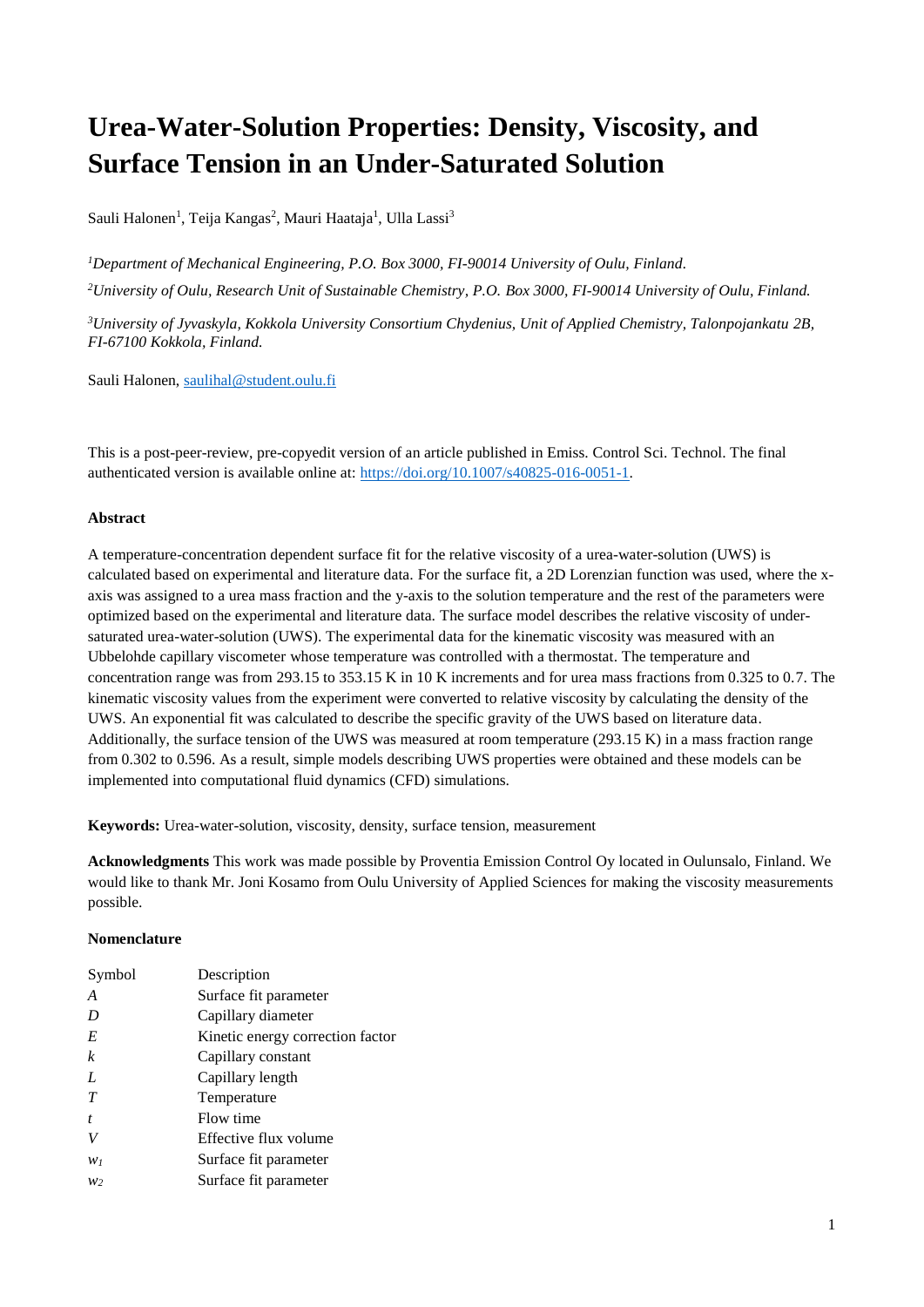| $v_c$             | Surface fit parameter |
|-------------------|-----------------------|
| $\mathcal{X}_{c}$ | Surface fit parameter |
| Z0                | Surface fit parameter |

### **Greek symbols**

| Symbol | Description     |
|--------|-----------------|
| ν      | Mass fraction   |
| ν      | Viscosity       |
| ρ      | Density         |
|        | Surface tension |
|        |                 |

### **Subscripts**

| Symbol | Description              |
|--------|--------------------------|
| water  | Variable describes water |
| uws    | Urea-water-solution      |
| rel    | Relative value           |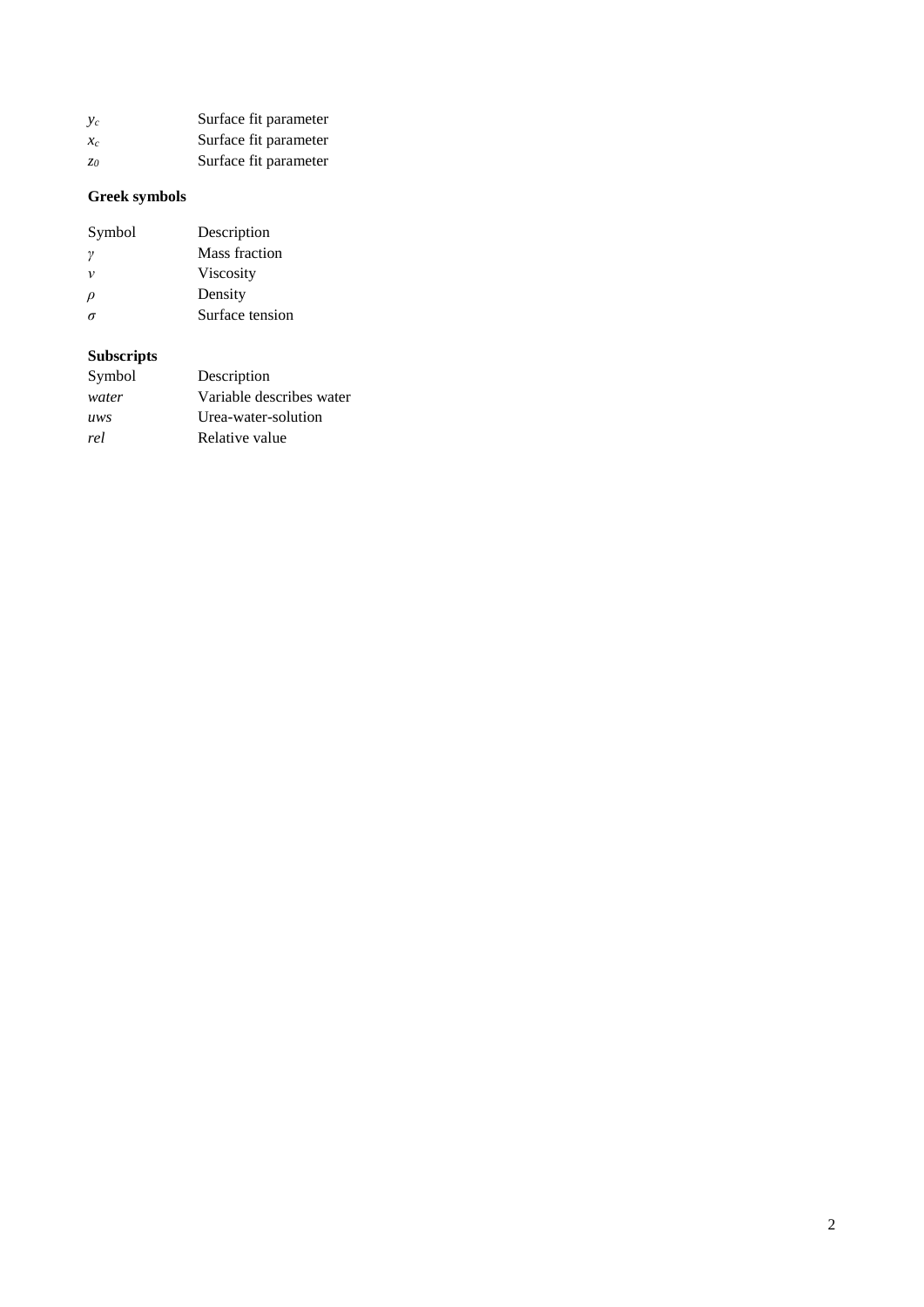### **1 Introduction**

Selective catalytic reduction (SCR) is used in modern on- and off-road vehicles to reduce nitrogen oxide emissions  $(NOx)$  [1]. The method uses ammonia  $(NH<sub>3</sub>)$  as a reducing agent for the chemical reactions. Instead of using ammonia in its gas phase, it is introduced to the system in the form of a urea-water-solution (UWS) through an injection nozzle. When the UWS is injected into the exhaust pipe, the small droplets heat up and start to evaporate and as the water content in the droplets decreases, the urea starts a thermal decomposition into NH<sup>3</sup> and isocyanic acid (HNCO).

After the initial atomization at the nozzle, the droplets are carried by the exhaust gas flow. Depending on the flow conditions, the droplets will evaporate as a result of heat transfer from the surrounding gas or hit the walls of the system forming a fluid film which evaporates. The interaction between the wall and the droplets depends on multiple factors. The factors, which affect the outcome of the droplet impact are: the impact velocity, the direction of the velocity vector related to the surface, droplet size, properties of the droplet liquid, the surface interfacial tension, the roughness and wettability of the solid surface, as well as nonisothermal effects such as solidification and evaporation, and air entrapment [2]. In this work we will discuss the properties of UWS used in SCR systems, particularly the viscosity, density and surface tension of the UWS.

Different models for droplet-wall-interaction take advantage of dimensionless variables such as the Weber number, the droplet Reynolds number, the Ohnesorge number, and their derivatives [2]. In these variables, viscosity, density, and surface tension are factors alongside the droplet diameter and velocity. For SCR applications the UWS wall interactions are critical because deposits can be formed under certain conditions [3]. The droplets hit the walls of the exhaust system at different stages of the evaporation. During the evaporation the concentration of the droplets changes, thus changing the material properties of the solution and affecting the behavior at the wall.

The viscosities of UWS have been reported in [4-9]. Chadwell [4] measured the UWS viscosity at 278.19, 283.13, 288.19, 293.16, and 298.22 K temperatures with 0.05, 0.10, and 0.15 urea mass fractions, and from a urea mass fraction of 0.0168 and 0.195 at the temperature of 283.13 K. Whereas Kawahara et al. [5] measured the viscosity of UWS at 298.15 K for a urea mass fraction ranging from 0.0569 to 0.603. Toryanik [6] reported measuring the viscosity between 278.15 and 343.15 K and on a range up to 0.270 urea mass fraction but the article lacks detailed tabulated data and only presents results in a graph. Jones [7] reported results for dilute solutions of UWS at room temperature. The measured urea mass fraction range was from 0.12E-4 to 0.0112.

The official data sheet by chemical company BASF [9] gives a dynamic viscosity value of 1.4 mPas at 298.15 K which corresponds to a kinematic viscosity of  $1.29 \text{ mm}^2/\text{s}$  when the density of UWS is calculated according to [5]. Jäger et el. [8] did viscosity and density measurements on UWS at a temperature range from 293.15 to 363.15 K, and on a urea mass fraction range from 0.20 to 0.80. The density of UWS has also been measured by Chadwell [4], Perman [10], and Jones [7]. Chadwell measured the densities of UWS solutions in the same range as the viscosity. In Perman's study, the temperature range for the density measurement was from 313.17 to 353.25 K and for the urea mass fraction, from 0.072 to 0.81 while Jones [7] measured the density of UWS at 298.15 K in mass fractions between 0.12E-4 and 11.99E-3.

The surface tension of UWS reported by Birkhold et al. [11] was 75 mN/m at 303.15 K. Whereas UWS supplier BASF [9] gives a value of 65 mN/m at 293.15 K. According to the best knowledge of the authors these are the only values found in the literature. Since this information is not easily acquirable, the surface tension, in CFD simulations, is usually simplified to a constant value or values of pure water have been used. For example, Birkhold et al. [11] neglected the difference between UWS and water in lower concentrations, and Ström et al. [12] used values for water instead of UWS in their simulation.

As discussed above, the material properties of UWS are not well presented in the application range used in SCR systems. In this study the data is collected from the literature and experiments, and presented in a way which is usable for computational fluid dynamics (CFD) simulations. The aim is to determine the properties of UWS in temperature and concentration range used in SCR solutions. The models can be then used to get better approximations on the dropletwall interactions in SCR systems.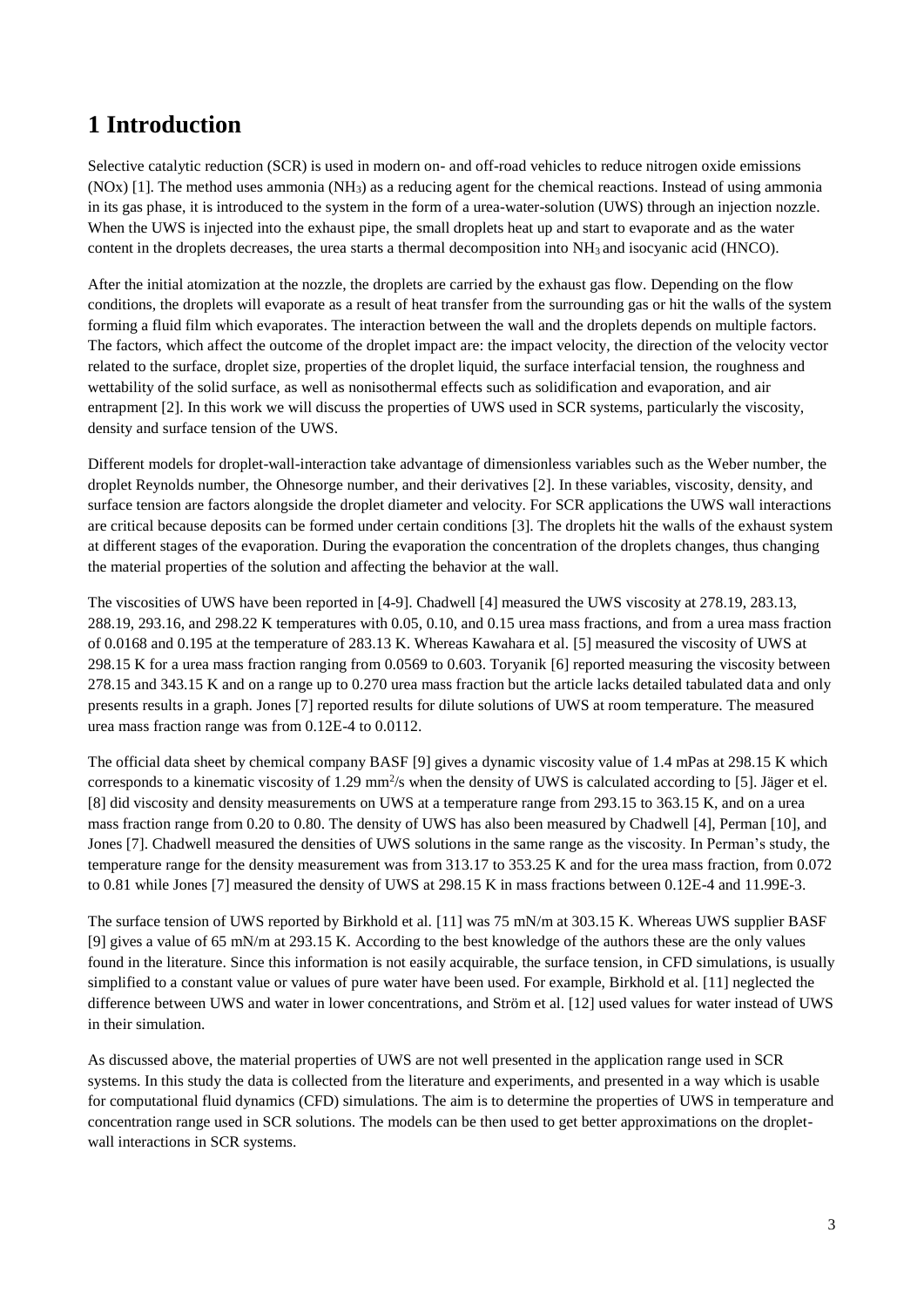### **2 Experimental**

In this study the viscosity of UWS was measured from 293.15 to 353.15 K in 10 K increments and for urea mass fractions from 0.325 to 0.7. The described range contains a supersaturated area which was excluded from this study. In the surface tension measurement, the temperature was kept constant at room temperature (293.15 K) and mass fractions from 0.325 to 0.596 were measured. The density values for UWS used in this study were obtained from the literature.

#### **2.1 Materials**

The samples for the viscosity and surface tension measurement were prepared by adding pure urea into commercially available standard UWS (AdBlue). One solution with a lower concentration than standard was prepared by adding deionized water to the standard UWS. The standard UWS is manufactured according to the ISO 22241-1 standard where the tolerance for the urea mass fraction is  $0.325 \pm 0.007$ . The purity of the additional urea used was higher than 98.5 % and it was acquired from Sigma-Aldrich.

#### **2.2 Measurement of kinematic viscosity**

The viscosity measurement was done in the laboratory of the Oulu University of Applied Sciences. An Ubbelohde capillary viscometer was used with a LAUDA iVisc measurement device. The device resolution was 0.01 seconds and the viscosity range minimum was 0.30 mm<sup>2</sup>/s. Two different capillary types were used: I and 0c with capillary constants of 0.01 and 0.003, respectively. The device was calibrated with specific calibration fluid before the measurements were taken. For the temperature management the LAUDA Viscotemp 15 S was used. The temperature stability of the device is  $\pm$  0.01 K.

Each sample was measured six times of which the first two were premeasurements and the four latter the main measurements. The aim of the premeasurements was to make sure the sample had reached the desired temperature before the actual measurement. An average flow time was calculated from the four main measurements and the kinematic viscosity was calculated. The standard deviation limit was set to 0.5 seconds for the temperatures below 333.15 K and it was increased to 0.8 seconds at the higher temperatures. This was done because the viscosity approached the minimum measurable value with the device and thus the deviation was affected.

The software automatically defines the kinematic viscosity with Equation 1.

$$
\nu = k \cdot (t - \Delta t) \tag{1}
$$

where v is kinematic viscosity, k is the capillary constant, t is the flow time in seconds, and  $\Delta t$  is the kinetic energy correction time. The kinetic energy correction is used to compensate for the pressure loss at the inlet and outlet ends of the capillary. The Hagenbach kinetic energy correction time is defined according to,

$$
\Delta t = \frac{E}{k \cdot t^2} \tag{2}
$$

where *E* is the kinetic energy correction factor [13]. The kinematic energy correction factor is defined according to:

$$
E = \frac{0.0166V^{3/2}}{L(Dk)^{1/2}}
$$

where *V* is effective flux volume, *L* is length of the capillary, and *D* is the capillary diameter [14].

 $(2)$ 

 $(1)$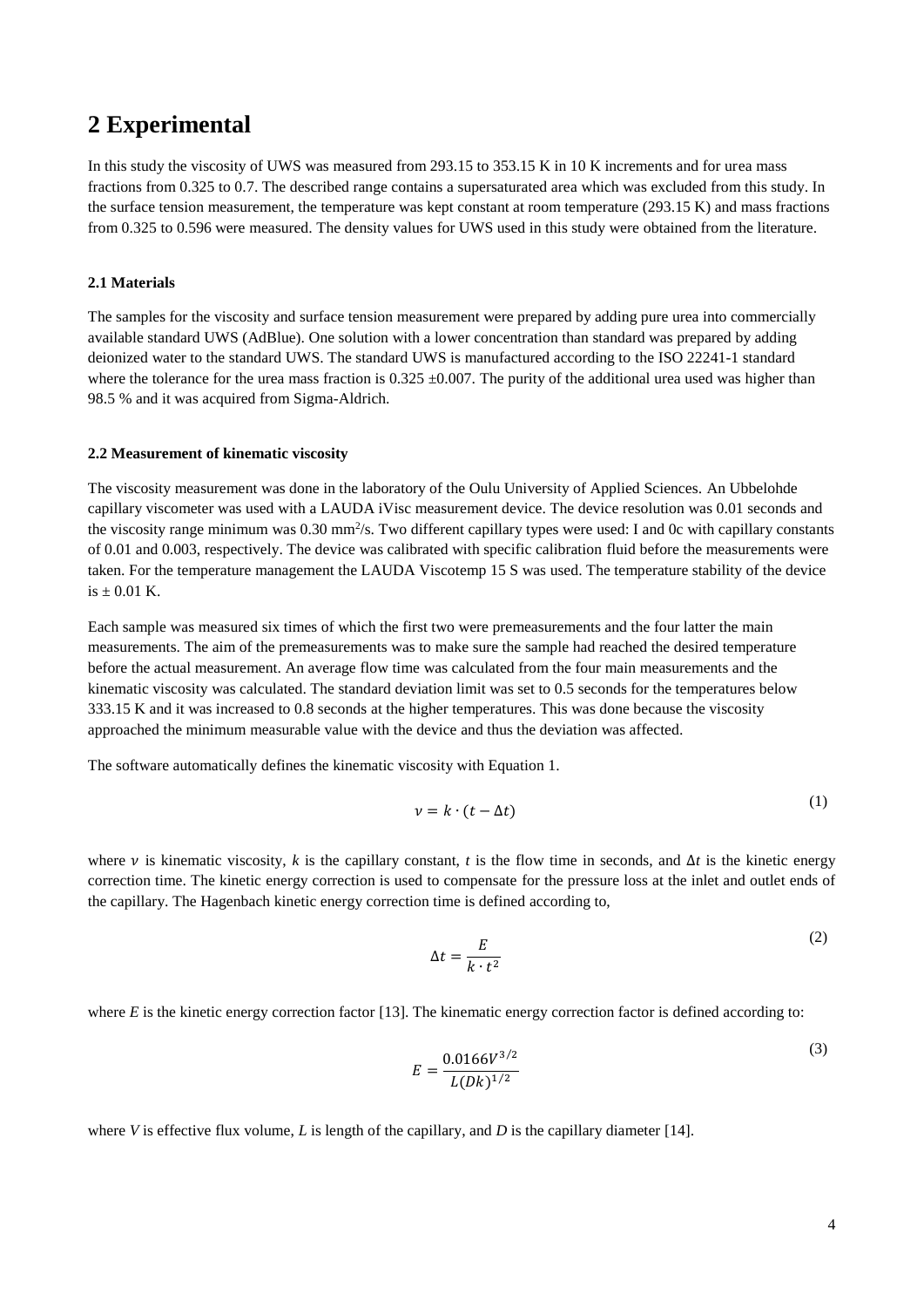The measured urea mass fractions were 0.325, 0.373, 0.426, 0.471, 0.5, 0.584 and 0.7. Fig. 1 presents the measurement points in relation to the liquidus line. Below this line the urea starts precipitating into the solution. The urea-water phase diagram is presented similarly to Babkina *et al.* [15] and it is based on literature data from [16-19].



**Fig. 1** Measurement points in the experiment are presented as open circles. The liquidus line of UWS for a fully saturated solution, obtained from the literature, is presented with filled symbols [16-19]

#### **2.3 Measurement of surface tension**

The surface tension measurement was performed in the laboratory of the Research unit of Sustainable Chemistry, at The University of Oulu. A manual device with the Du Noüy ring method was used to determine the surface tension of the solution. The device resolution was 0.5 mN/m. The measurement device did not have the ability to use a thermostat but the temperature of the sample was kept at room temperature with  $\pm$  0.3 K accuracy.

The measurement device was calibrated with deionized water at room temperature at the beginning of each measurement set and a correction factor was calculated. The water reference values were compared with values from the IAPWS [20]. The largest deviation from the IAPWS values was 0.38 mN/m but the average deviation was 0.16 mN/m with five different calibrations. The maximum standard deviation from the calibrations was 0.27 mN/m.

Urea mass fractions of 0.302, 0.325, 0.373, 0.426, and 0.471, 0.501, and 0.596 were measured. The total number of individual measurement from each concentration sample was 10. During the measurements with the highest mass fraction, urea started to precipitate to the surface of the measurement ring. This might decrease the concentration of the solution slightly and have an effect on the surface shape at the measurement ring, thus having an effect on the results.

#### **2.4 Calculation of density**

To make the comparison easier between the viscosity measurement results and the results from the literature, all the values were converted to relative viscosity. For this conversion the density of water and the density of UWS was needed. For the water density the equation presented by Kell [21] was used,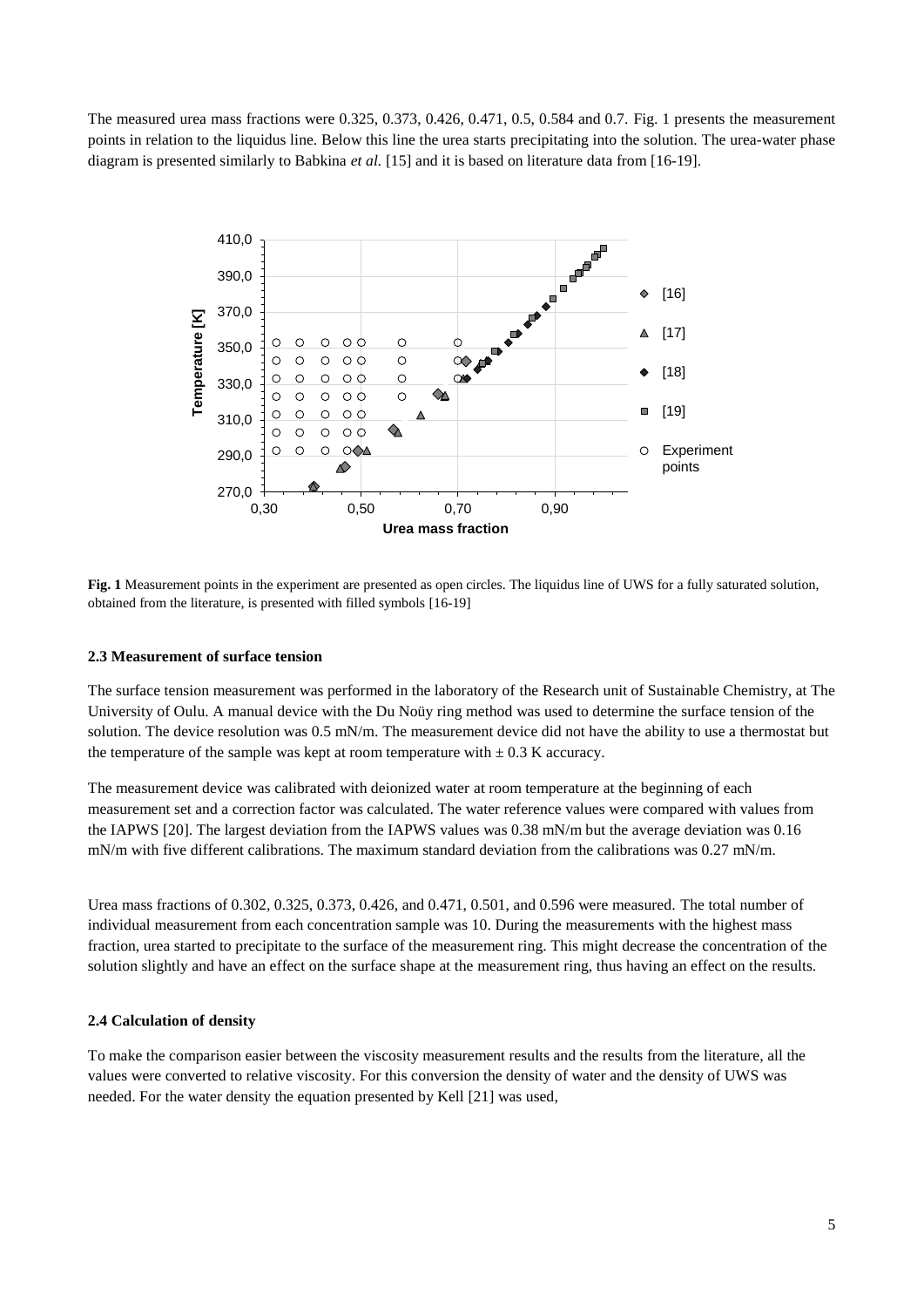$$
\rho_{water}(T) = (999.83952 + 16.945176 T - 7.9870401 \times 10^{-3} T^2 \n-46.170461 \times 10^{-6} T^3 + 105.56302 \times 10^{-9} T^4 \n-280.54253 \times 10^{-12} T^5)/(1 + 16.879850 \times 10^{-3} T)
$$
\n(4)

where T is the temperature of water in degrees Celsius. (The viscosity of water was calculated based on the IAPWS model [22]). For the density of the UWS an exponential function was defined to fit the literature data [4, 7, 8, 10]. From the density values reported in the literature, the specific gravity of the UWS was calculated by using the density of water from Equation 4 as a reference. The equation for the exponential fit of specific gravity is,

$$
\frac{\rho_{uws}}{\rho_{water}(T)} = 0.9999 e^{0.255 \gamma}
$$
\n<sup>(5)</sup>

where  $\rho_{uws}$  is the density of UWS and  $\gamma$  is the urea mass fraction. The R<sup>2</sup> value for the exponential fit is 0.9989. The calculated specific gravity values and the exponential fit is shown in Fig. 2.



**Fig. 2** The specific gravity of UWS with different urea mass fractions. The data is obtained from the literature [4, 7, 8, 10] and an exponential function is fit to the values, shown in the solid line

The values given by Equation 5 were compared to the literature data and the maximum deviation was 1.164 % with the data from Jones [15]. The average deviations with the other reported values are presented in Table 1.

|                                         | Jones $[7]$ | Jäger et al. [8] | Perman [10] | Chadwell [4] |
|-----------------------------------------|-------------|------------------|-------------|--------------|
| Average<br>deviation $\lceil \% \rceil$ | 0.538       | 0.265            | $-0.059$    | 0.233        |

**Table 1** The average deviation of the UWS density model with measured values from the literature [7, 8, 10, 4]

The model gives the density of UWS in a temperature range from 278 to 364 K and in a urea mass fraction range from 0 to 0.8. The accuracy of Equation 5 cannot be confirmed completely in this area due to the lack of literature data. The mass fractions from 0.0 to 0.1 in a temperature range from 298 to 363 K lacks data as does the area where the urea mass fraction is from 0.2 to 0.4 in a temperature range from 270 to 290 K. In the oversaturated region, the accuracy of Equation 5 cannot be confirmed. Only Perman [10] has measured densities of slightly oversaturated solutions but these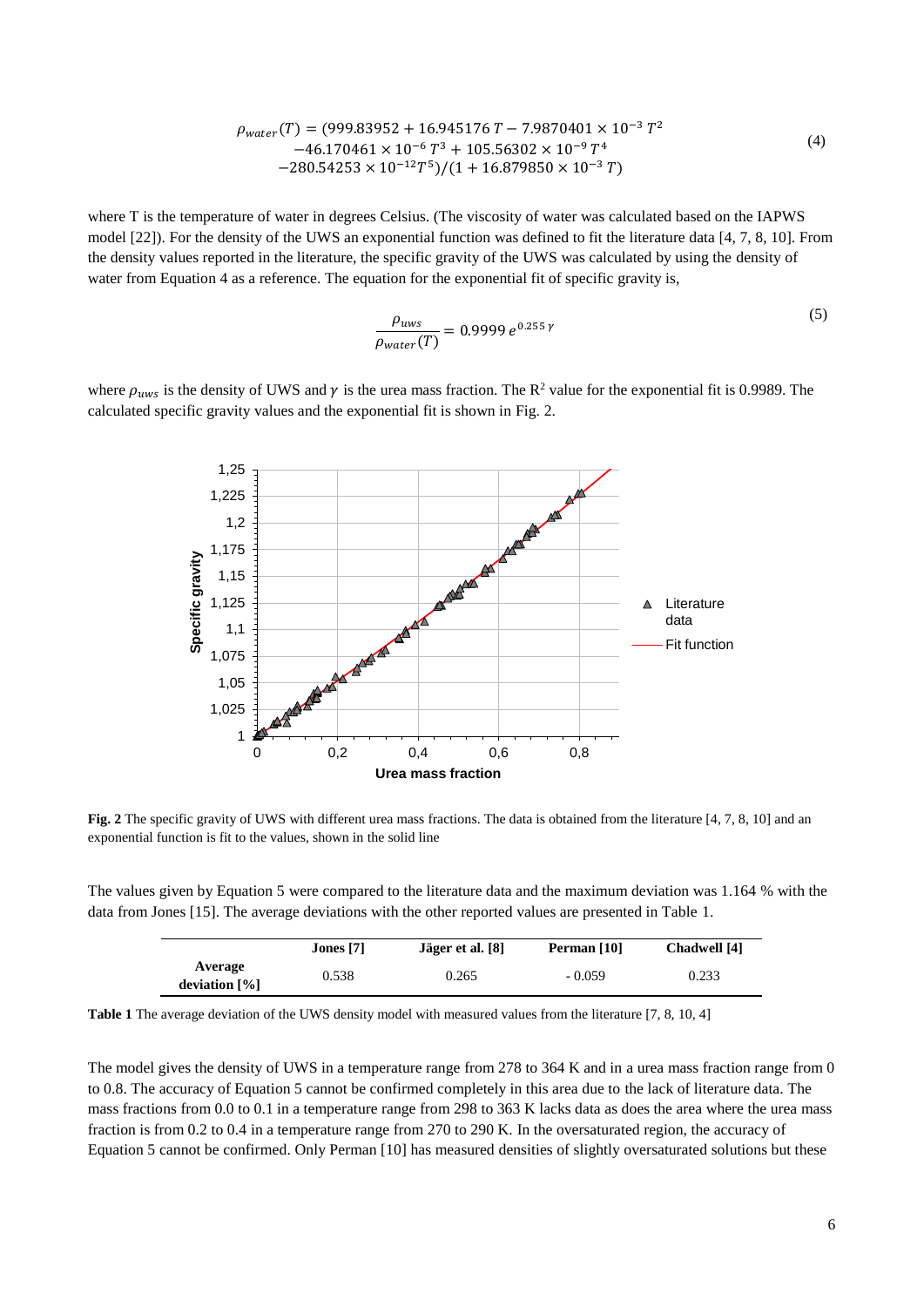measurement points were close to the liquidus line so Equation 5 still gives reasonable density values. The measured density points from the literature are presented in Fig. 3.



**Fig. 3** Location of different density measurements found in the literature [4, 7, 8, 10]. The liquidus line is shown with filled circles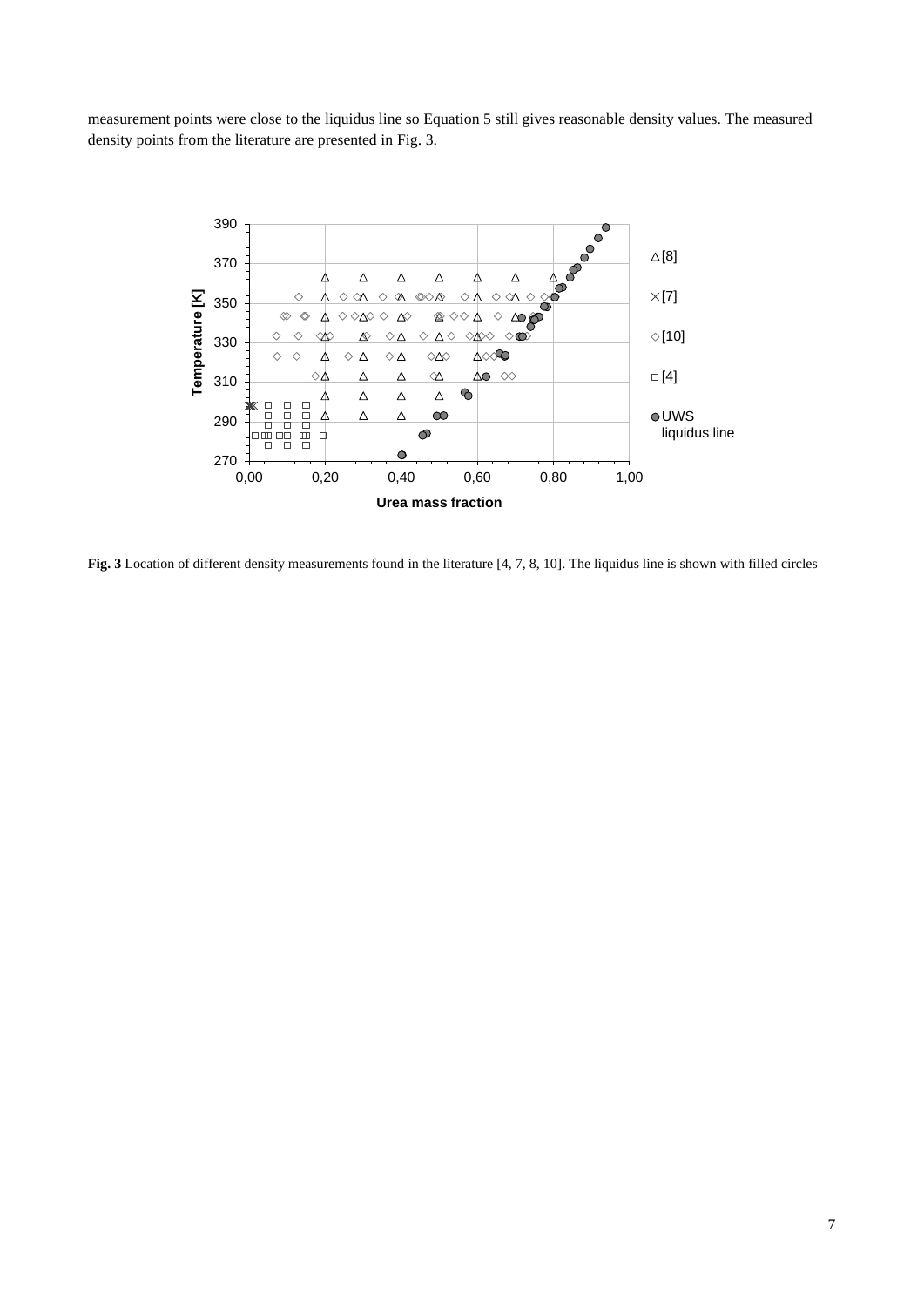## **3 Results**

#### **3.1 Viscosities**

The results from the viscosity measurement are show in Table 2. Temperature is given in both degrees Kelvin and Celsius. The urea mass fraction gives the urea mass relation to the solution mass e.g. 100 grams of UWS contains 32.5 grams of urea. In the right-hand column the relative viscosity of the solution is presented.

| <b>Temperature</b><br>[K] | <b>Temperature</b><br>[°C] | Urea mass<br>fraction | Kinematic<br>viscosity $[mm^2/s]$ | <b>Calculated density of</b><br>UWS $[\text{kg/m}^3]$ | <b>Relative</b><br>viscosity* |
|---------------------------|----------------------------|-----------------------|-----------------------------------|-------------------------------------------------------|-------------------------------|
|                           |                            | 0.325                 | 1.2592                            | 1084.35                                               | 1.366                         |
| 293.15                    | 20                         | 0.373                 | 1.3310                            | 1097.76                                               | 1.462                         |
|                           |                            | 0.426                 | 1.4621                            | 1112.61                                               | 1.627                         |
|                           |                            | 0.325                 | 1.0127                            | 1081.57                                               | 1.377                         |
|                           |                            | 0.373                 | 1.0886                            | 1094.94                                               | 1.498                         |
| 303.15                    | 30                         | 0.426                 | 1.1806                            | 1109.76                                               | 1.647                         |
|                           |                            | 0.471                 | 1.3065                            | 1122.71                                               | 1.844                         |
|                           |                            | 0.500                 | 1.3578                            | 1131.01                                               | 1.930                         |
|                           |                            | 0.325                 | 0.8570                            | 1077.84                                               | 1.418                         |
|                           |                            | 0.373                 | 0.9280                            | 1091.17                                               | 1.555                         |
| 313.15                    | 40                         | 0.426                 | 0.9918                            | 1105.93                                               | 1.684                         |
|                           |                            | 0.471                 | 1.0829                            | 1118.84                                               | 1.860                         |
|                           |                            | 0.500                 | 1.1318                            | 1127.12                                               | 1.958                         |
|                           |                            | 0.325                 | 0.7317                            | 1073.30                                               | 1.440                         |
|                           |                            | 0.373                 | 0.7799                            | 1086.57                                               | 1.554                         |
|                           |                            | 0.426                 | 0.8477                            | 1101.28                                               | 1.712                         |
| 323.15                    | 50                         | 0.471                 | 0.9188                            | 1114.13                                               | 1.877                         |
|                           |                            | 0.500                 | 0.9902                            | 1122.37                                               | 2.038                         |
|                           |                            | 0.584                 | 1.1508                            | 1146.67                                               | 2.419                         |
|                           |                            | 0.325                 | 0.6322                            | 1068.05                                               | 1.452                         |
|                           |                            | 0.373                 | 0.6773                            | 1081.25                                               | 1.575                         |
|                           |                            | 0.426                 | 0.7330                            | 1095.88                                               | 1.727                         |
| 333.15                    | 60                         | 0.471                 | 0.7932                            | 1108.67                                               | 1.891                         |
|                           |                            | 0.500                 | 0.8324                            | 1116.87                                               | 1.999                         |
|                           |                            | 0.584                 | 0.9985                            | 1141.05                                               | 2.450                         |
|                           |                            | 0.700                 | 1.3763                            | 1175.16                                               | 3.477                         |
|                           |                            | 0.325                 | 0.5572                            | 1062.15                                               | 1.469                         |
|                           |                            | 0.373                 | 0.5928                            | 1075.28                                               | 1.583                         |
|                           |                            | 0.426                 | 0.6433                            | 1089.83                                               | 1.741                         |
| 343.15                    | 70                         | 0.471                 | 0.6925                            | 1102.55                                               | 1.896                         |
|                           |                            | 0.500                 | 0.7297                            | 1110.71                                               | 2.012                         |
|                           |                            | 0.584                 | 0.8742                            | 1134.75                                               | 2.463                         |
|                           |                            | 0.700                 | 1.1847                            | 1168.67                                               | 3.438                         |
| 353.15                    |                            | 0.325                 | 0.4960                            | 1055.66                                               | 1.482                         |
|                           |                            | 0.373                 | 0.5280                            | 1068.72                                               | 1.597                         |
|                           | $80\,$                     | 0.426                 | 0.5720                            | 1083.18                                               | 1.754                         |
|                           |                            | 0.471                 | 0.6172                            | 1095.82                                               | 1.914                         |
|                           |                            | 0.500                 | 0.6487                            | 1103.92                                               | 2.027                         |
|                           |                            | 0.584                 | 0.7688                            | 1127.82                                               | 2.454                         |
|                           |                            | 0.700                 | 1.0591                            | 1161.53                                               | 3.481                         |

**Table 2** Tabulated values from the viscosity measurements. \* The relative viscosity is calculated by using the densities from Equations 4 and 5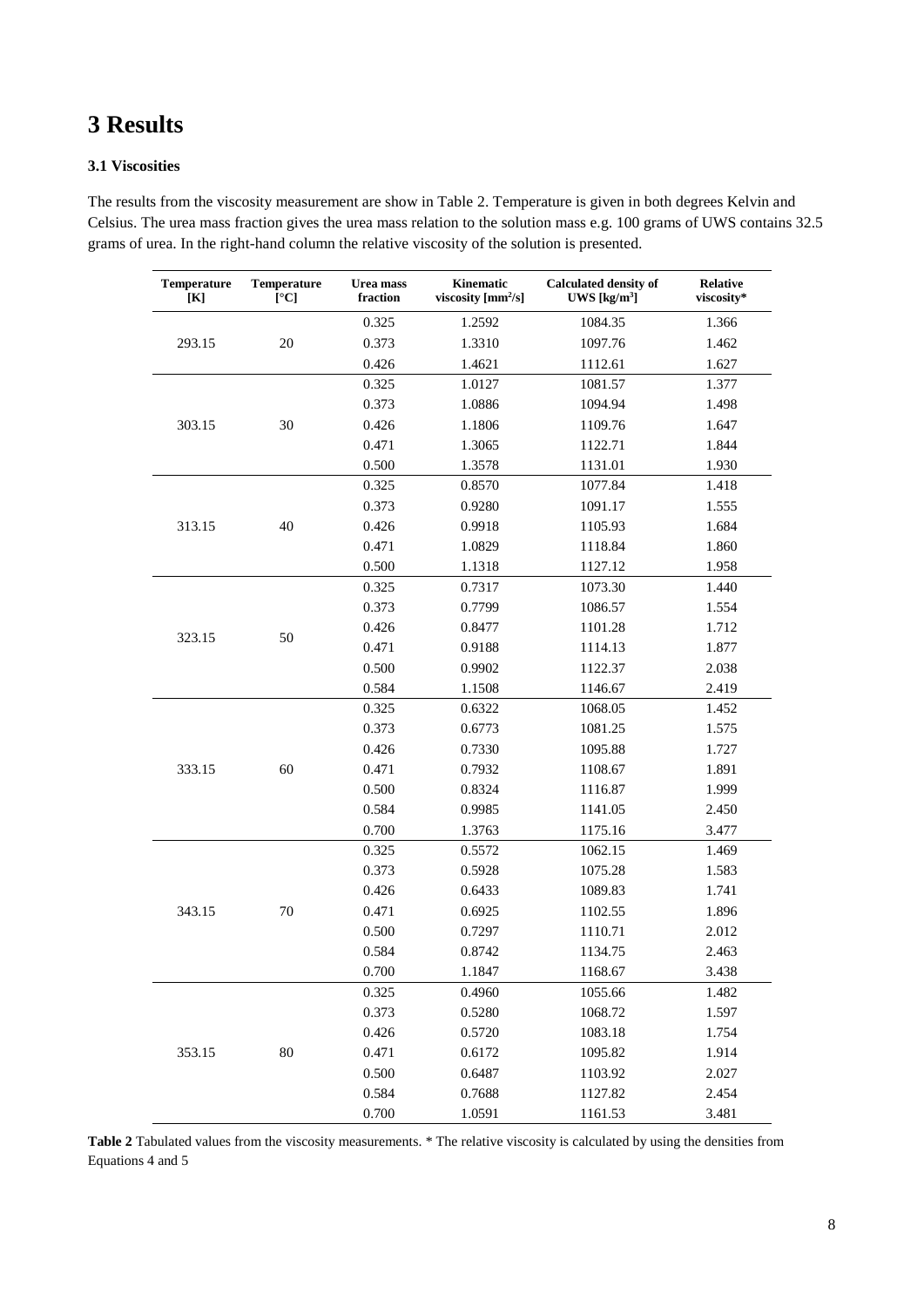The kinematic viscosity values given in Table 2. are plotted in Fig. 4. The results are consistent at different temperatures but a urea mass fraction of 0.471 deviates from the curvature at 303.15 and 313.15 K. At 323.15 K. The urea mass fraction of 0.50 appears to have a slightly higher value in reference to the overall curvature. Other than the mentioned values, the results seem to be in line with each other.



**Fig. 4** The results from viscosity measurements in a temperature range from 293.15 to 352.15 K with different urea mass fractions

#### **3.2 Surface tension**

The results of the surface tension measurement for the UWS are shown in Table 3. and in Fig. 5. The results presented here were calculated as an average over the measurement series. The large deviation in the results is thought to be due to manual measurement and the large resolution of the device. The deviation and the resolution problems were countered by increasing the number of samples and measurements, but the deviation still remained rather high. Other affecting factors were the temperature control of the sample and the possibility of dynamic surface tension effects.

| Surface<br>tension<br>[mN/m] | <b>Urea mass</b><br>fraction |
|------------------------------|------------------------------|
| 74.03                        | 0.302                        |
| 74.76                        | 0.325                        |
| 74.68                        | 0.373                        |
| 75.07                        | 0.426                        |
| 75.56                        | 0.471                        |
| 76.26                        | 0.501                        |
| 77.46                        | 0.596                        |
|                              |                              |

**Table 3** Tabulated values from the surface tension measurements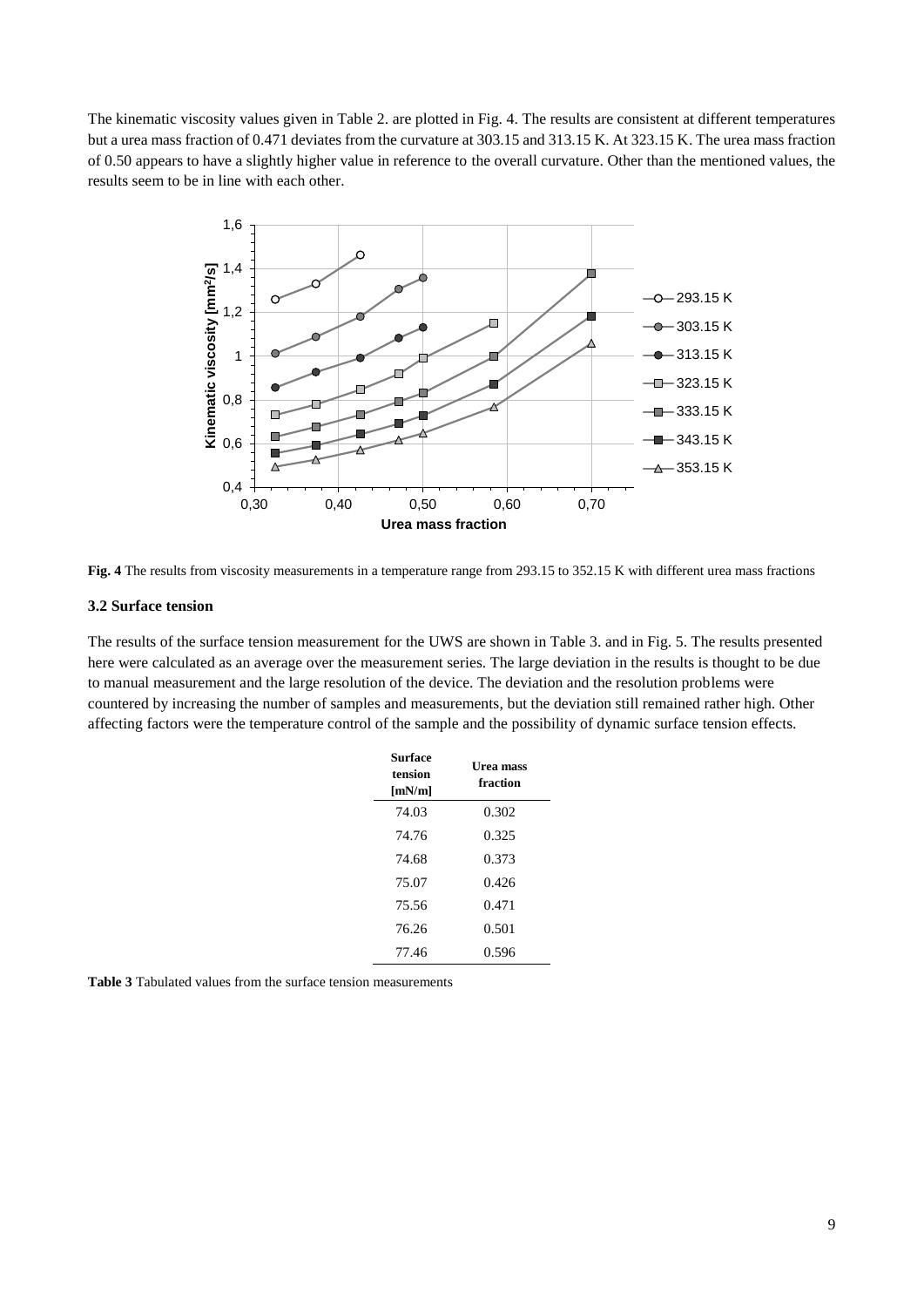

**Fig. 5** Surface tension of UWS at room temperature with varying urea mass fractions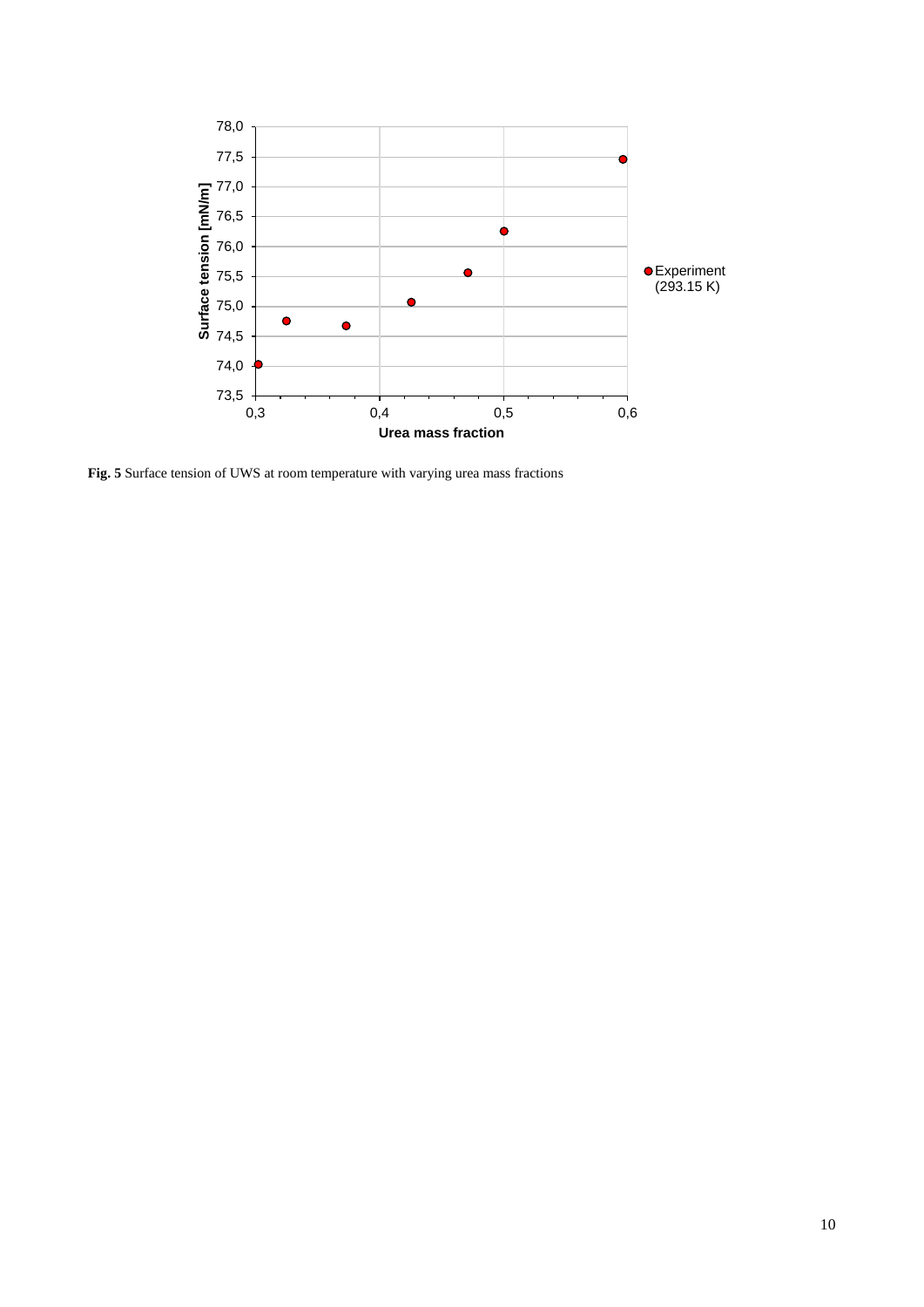### **4 Discussion**

#### **4.1 Viscosity**

Chadwell [4] measured the viscosity of UWS at low temperatures and concentrations. The experimental results cannot be compared directly to these values since they are apart in the temperature - mass fraction plane. When combined with the results from Jäger et al. [8] the gap is filled. Fig. 6 shows the comparison of our measurements with Chadwell [4], Jäger et al. [8], Kawahara et al. [5], and Jones [7] with different urea mass fractions. The values from the literature and measurements seems to fit together well in the big picture. At higher urea mass fractions our results deviated slightly from the values measured by Jäger et al. [8]. The difference between the results occur for both temperatures, 343.15 K and 353.15 K. This might be caused by the difference in the solution concentration between the experiments.



Fig. 6 Our measurements in relation with the values found in the literature [4, 5, 7, 8]



**Fig. 7** Magnification on the lower mass fraction areas of the result comparison [4, 5, 7, 8].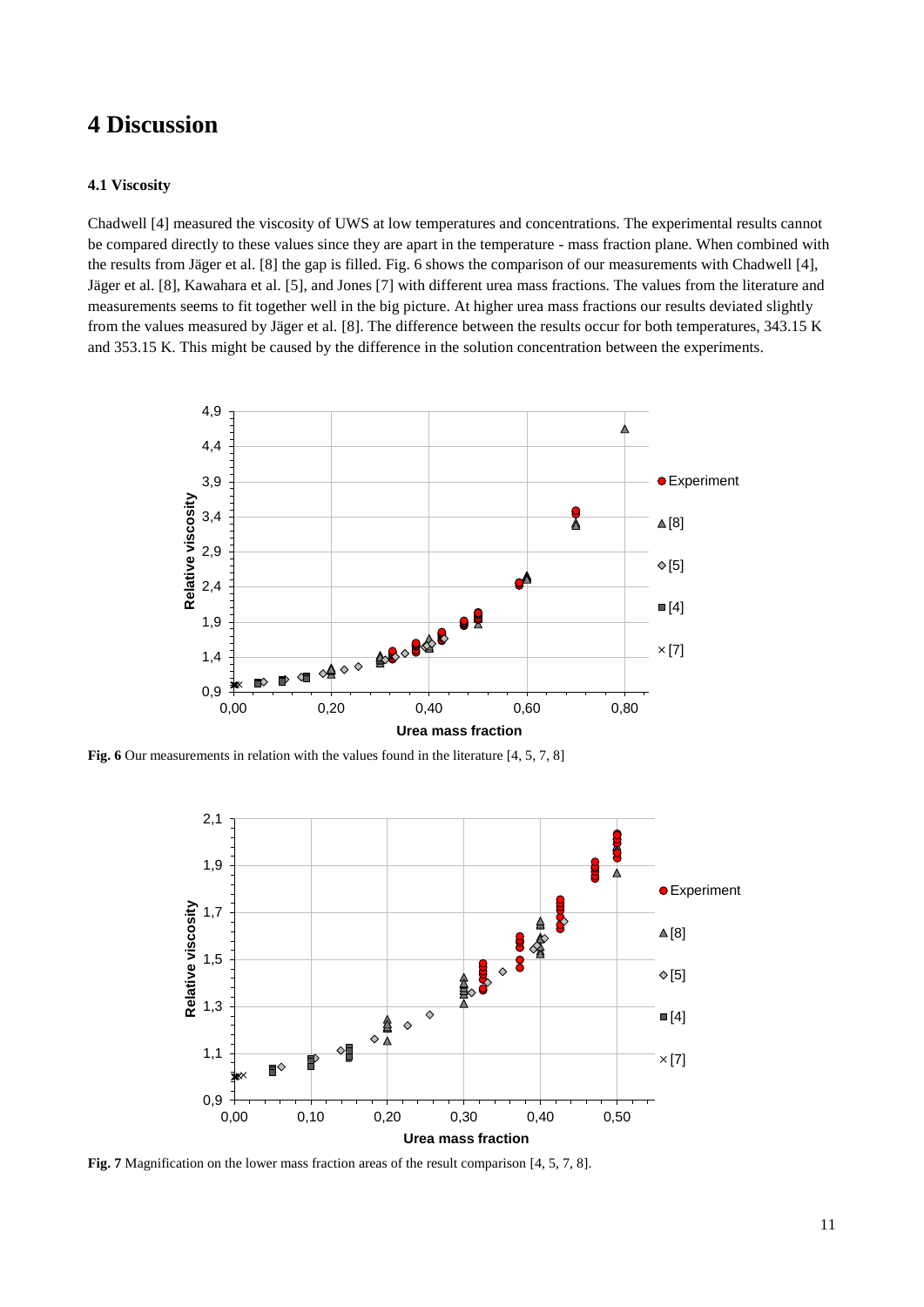The relative viscosity values given in Table 2. are compared with the literature data in Fig. 6 and a magnification of the low concentration area is presented in Fig. 7. When the urea mass fraction approaches zero, the relative viscosity approaches unity. When the mass fraction is increased the lower values of the relative viscosity along the curvature of the results are limited by the liquidus line and at the top, the boiling point of the solution. The mass fraction of one can be considered as an asymptote since the urea is then in a solid state and thus has no viscosity. This assumption holds until the temperature reaches the urea melting temperature of 405.85 K [23].

From Fig. 7 it shows that variation in temperature causes some deviation from the mean curvature of the results. When the temperature decreases the results tend to curve downward, see Fig. 8. In lower urea mass fractions, approximately below 0.5, the viscosity reduction due to the temperature change is slower for the UWS than for water. When the urea mass fraction increases over 0.6, this behavior attenuates.



**Fig. 8** A 3D-scatter plot of the data from the literature [4, 5, 7, 8] and from our measurements

In an oversaturated solution urea starts to precipitate into the solution. The liquid part of the two-phase solution has the viscosity of fully saturated solution whereas the whole solution becomes slurry-like. According to Yeoh, when the solid concentration in the solution remains below 4 % by weight, the fluid viscous behavior is Newtonian but above this, the solution adopts a pseudo-plastic behavior [24].

In order to obtain the relation of the temperature and urea mass fraction to the relative viscosity, a surface fit was defined from all the data points using the software OriginPro 2016. A Lorentz2D function from the Origin 2016 library, Equation 6, was used for the surface fitting:

$$
v_{rel} = z_0 + \frac{A}{\left[1 + \left(\frac{x - x_c}{w_1}\right)^2\right] \left[1 + \left(\frac{y - y_c}{w_2}\right)^2\right]}
$$
(6)

where the parameters  $z_0$ , A,  $x_c$ ,  $y_c$ ,  $w_1$  and,  $w_2$  are optimized to match the data. Parameter x was assigned to the urea mass fraction and y to the temperature. The Chi-square tolerance criteria for the surface fit was set to 1E-9 and it was reached in 10 iterations. The resulting surface is shown in Fig. 9 and the model parameters are presented in Table 4. Relative viscosity minimum and maximum residuals from the measured data were -0.111 and 0.0813, respectively. The standard deviation of the residuals was 0.0249.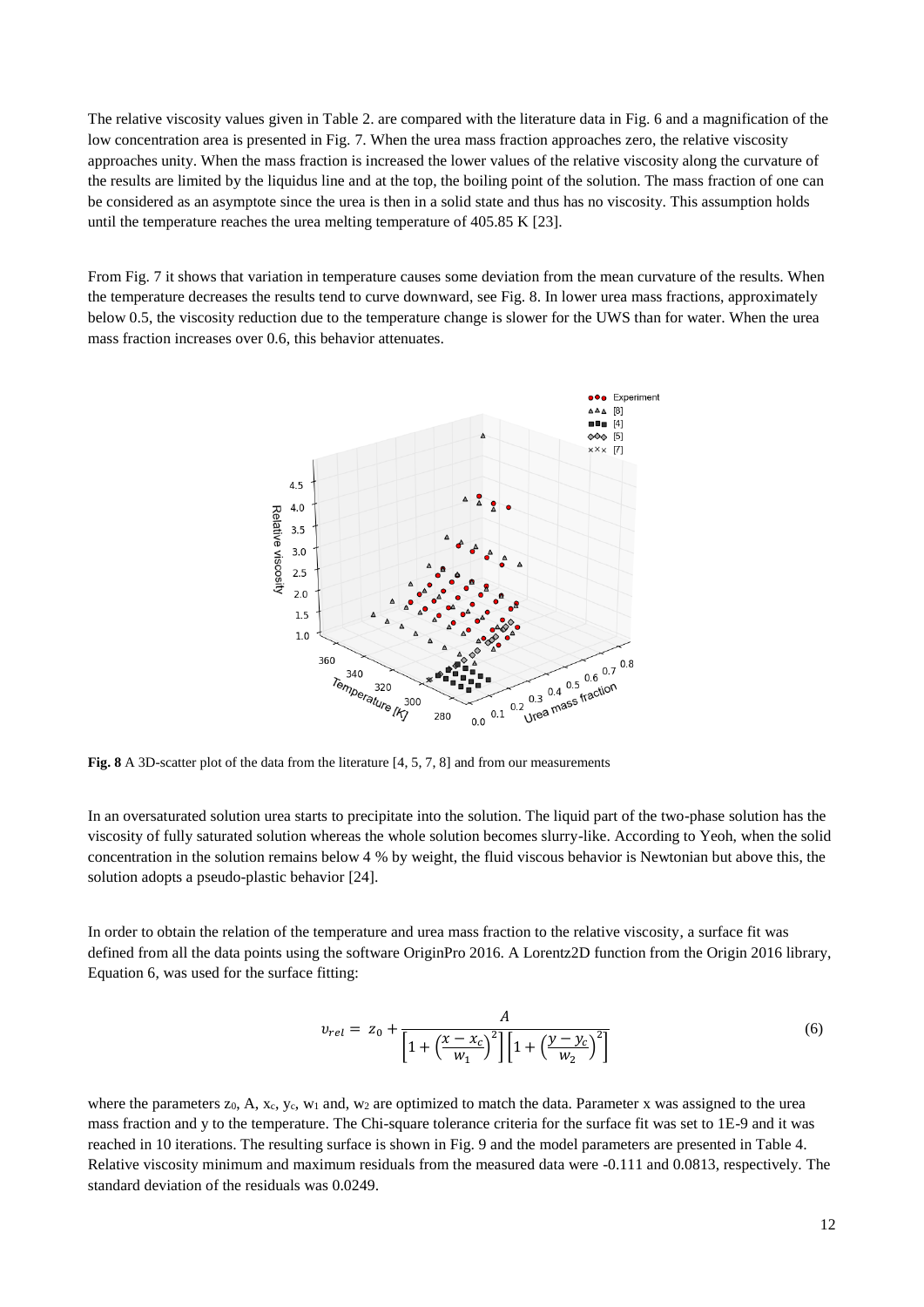| <b>Parameter</b>      | Z <sub>0</sub> | A       | Xc      | $W_1$   | Уc       | W <sub>2</sub> |
|-----------------------|----------------|---------|---------|---------|----------|----------------|
| Value                 | 0.61544        | 6.7633  | .00611  | 0.25743 | 340.6064 | 141.8424       |
| <b>Standard error</b> | 0.01608        | 0.52097 | 0.01596 | 0.00431 | .64086   | 8.05579        |

**Table 4** Parameter values and their standard error in the surface fit function



**Fig. 9** A surface fit of the measured and literature data where the surface function is expressed by Equation 6 with the parameters presented in Table 4.

The Lorentz2D function describes a pike where the offset is  $z_0$ , the height is A,  $w_1$  is the width in the x-direction (mass fraction),  $w_2$  is the width in the y-direction (temperature), and  $x_c$  and  $y_c$  are peak center locations, respectively. Since the y-axis is assigned to the temperature, the peak which the function describes, is wide when compared to the peak's x width. The defined area, where the measurements are made, is a narrow slice of the complete peak function. For the surface fit this presents a problem when the value for the  $w_2$  parameter is iterated. Similarly, the parameter A, has a large error in relation to its' value. The number of measurement points decreases towards the peak of the function, giving a larger error to parameter A.

#### **4.2 Surface tension**

The only surface tension values acquirable from the literature were from the chemical company BASF [9] and Birkhold et al. [11], which are 65 mN/m at ambient temperature of 293.15 K for a 0.325 urea mass fraction and 75 mN/m at 303.15 K, respectively. In our measurements the corresponding value for the surface tension was 74.4 mN/m at 293.15 K.

A linear correlation was calculated from the measured surface tension values with Origin Pro 2016 software, see Fig. 10. The equation for the linear correlation is:

$$
\sigma = 10.704 \cdot \gamma + 70.825\tag{7}
$$

where  $\gamma$  is the urea mass fraction. The R<sup>2</sup>-value for the linear fit in 0.9385. The standard error for the intercept and slope of the fit are presented in Table 5.

|                       | Intercept | <b>Slope</b> |
|-----------------------|-----------|--------------|
| <b>Standard error</b> | 0.44634   | 1.04826      |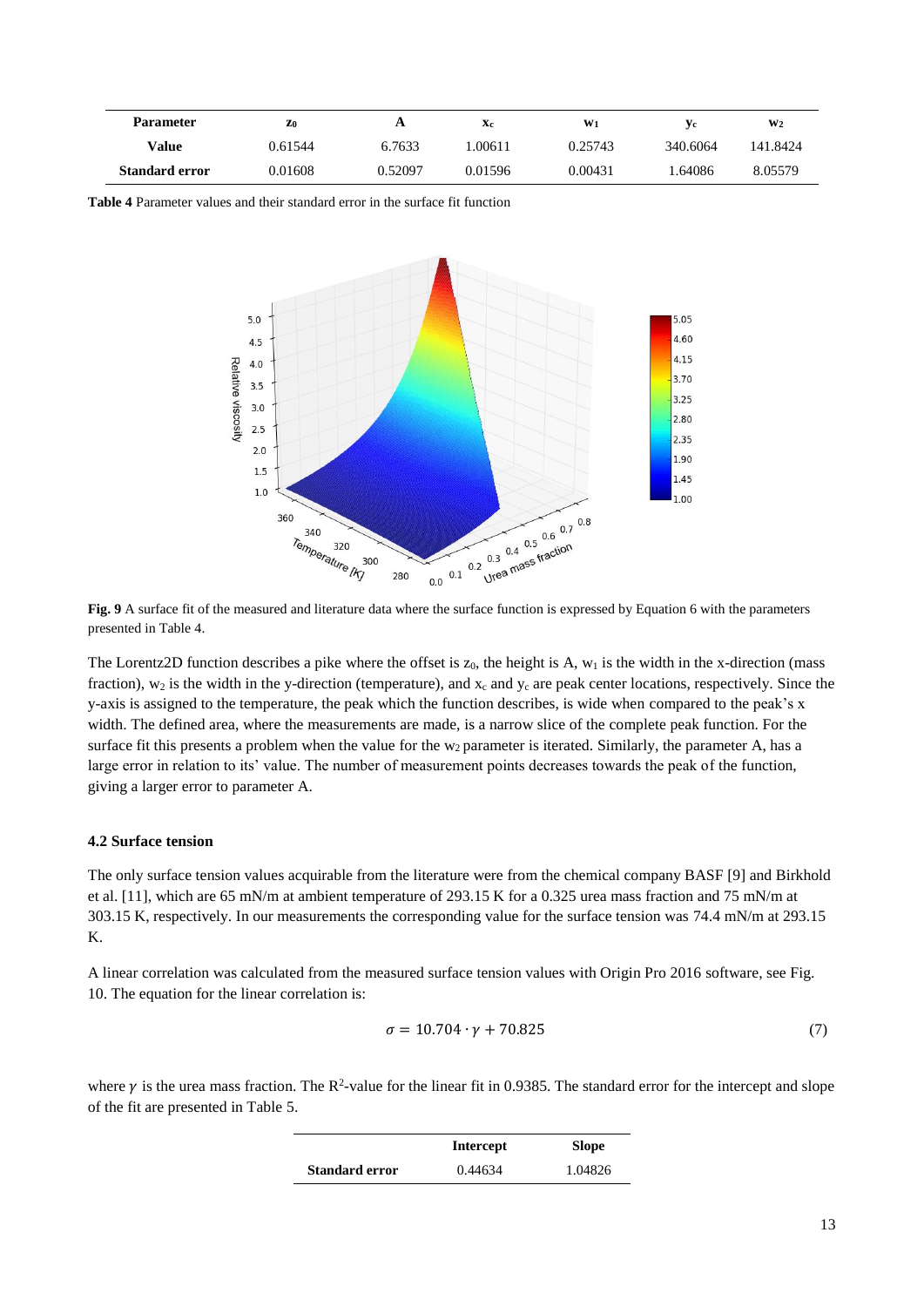**Table 5.** Standard error of the intercept and slope of the linear fit



**Fig. 10** A linear fit calculated from the surface tension measurements. The solid line represents the fit function presented in Equation 7

As Fig. 10. shows, the surface tension of the solution increases as the amount of urea increases. This is believed to be due to increasing number of hydrogen bonds between the water and urea molecules in the solution. The role of urea in a water solution has been widely studied and there are still uncertainties concerning the structure of a urea-water solution. A good summary of the made studies is presented in Bandyopadhyay et al. [25] where urea-water interactions are studied on a molecular scale.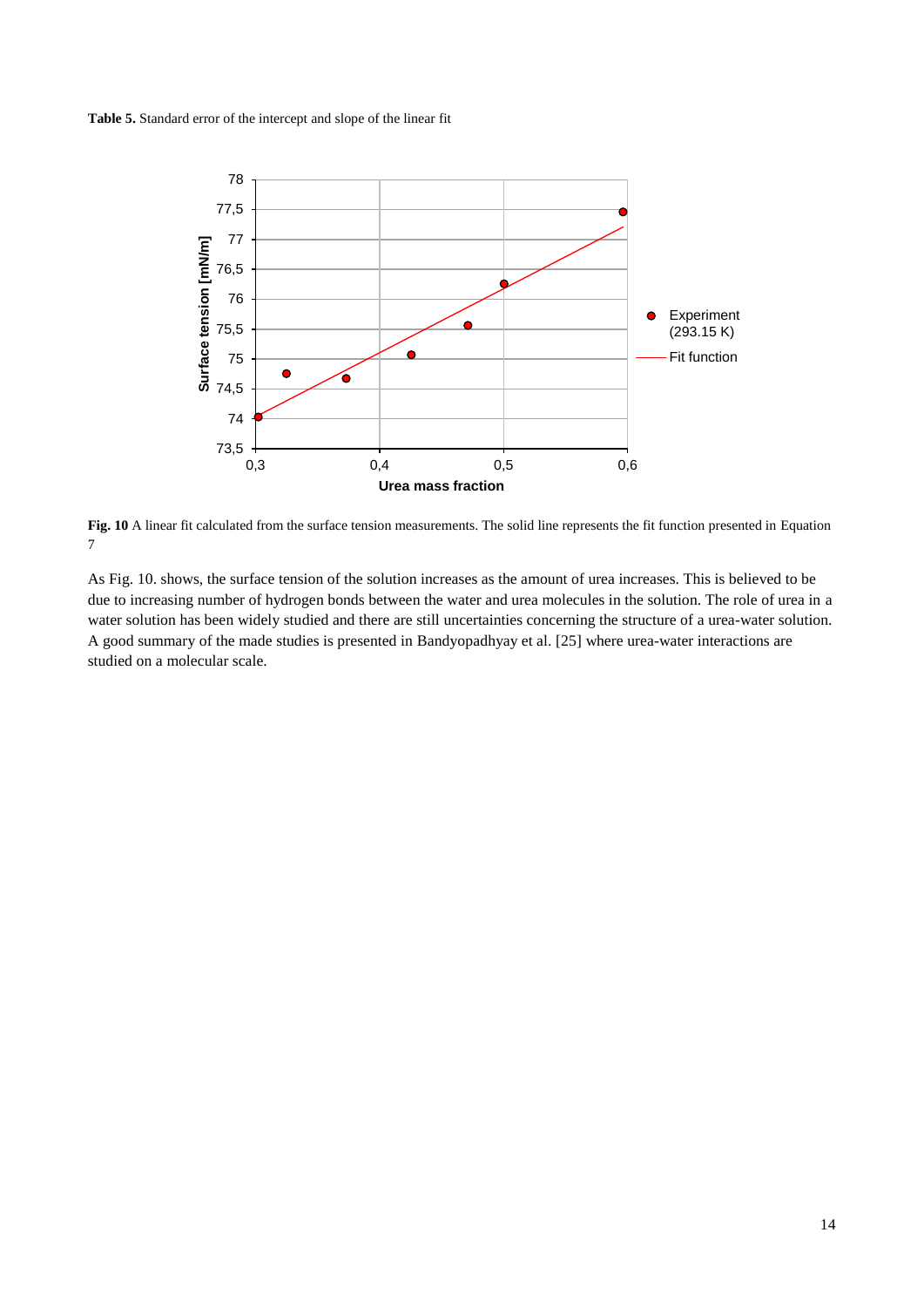# **5 Conclusion**

In this article the kinematic viscosity of a UWS was measured in a temperature range from 293.15 to 353.15 K in 10 K increments for urea mass fractions from 0.325 to 0.7 and the surface tension of the UWS was measured at room temperature with varying mass fractions from 0.325 to 0.596. For a comparison with the literature data, the measured kinematic viscosity was changed to relative viscosity. The density values required for the conversation were obtained from the literature and a specific gravity for the UWS was calculated. An exponential function was fit to describe the concentration and temperature effect on the density of the UWS. Lastly, the measured values were compared with the values from the literature and a surface was fit to describe the concentration and temperature dependence on the viscosity of the UWS in the under-saturated region.

The measurements made in this study were found to be in line with the literature data. Slight deviations were observed between the results with Jäger et al. [8] in urea mass fractions over 0.5. The surface fit presented describes the UWS relative viscosity concentration and temperature dependency reasonably well. The absolute value of maximum difference for the relative viscosity between the data points and the fitted surface was 0.111 and the average was 0.0249.

In SCR applications the mass fraction of injected UWS is usually 0.325. For CFD simulations the presented viscosity, density, and surface tension models only describe a part of the droplets' evolution in the exhaust system. Wang et al. [26] observed nonhomogeneous droplet evaporation in their experiments. According to their study droplet evaporation can be divided into several groups according to ambient temperature. As the temperature increases the droplet evaporation behavior changes from linear to two-stage evaporation and at temperatures above 573 K micro explosions start occurring. The viscosity model presented in this study only takes into account liquid droplets without precipitated urea.

Further research needs to be done on the solution properties since they are not defined for the complete range of the droplets' evolution in the system. This should be done parallel with evaporation models to predict the urea precipitating in the droplet and its' effect on the droplet properties. Once the material properties of the droplet are known, dropletwall-interaction models can be better optimized to represent the UWS leading to better fluid film and deposit risk evaluations.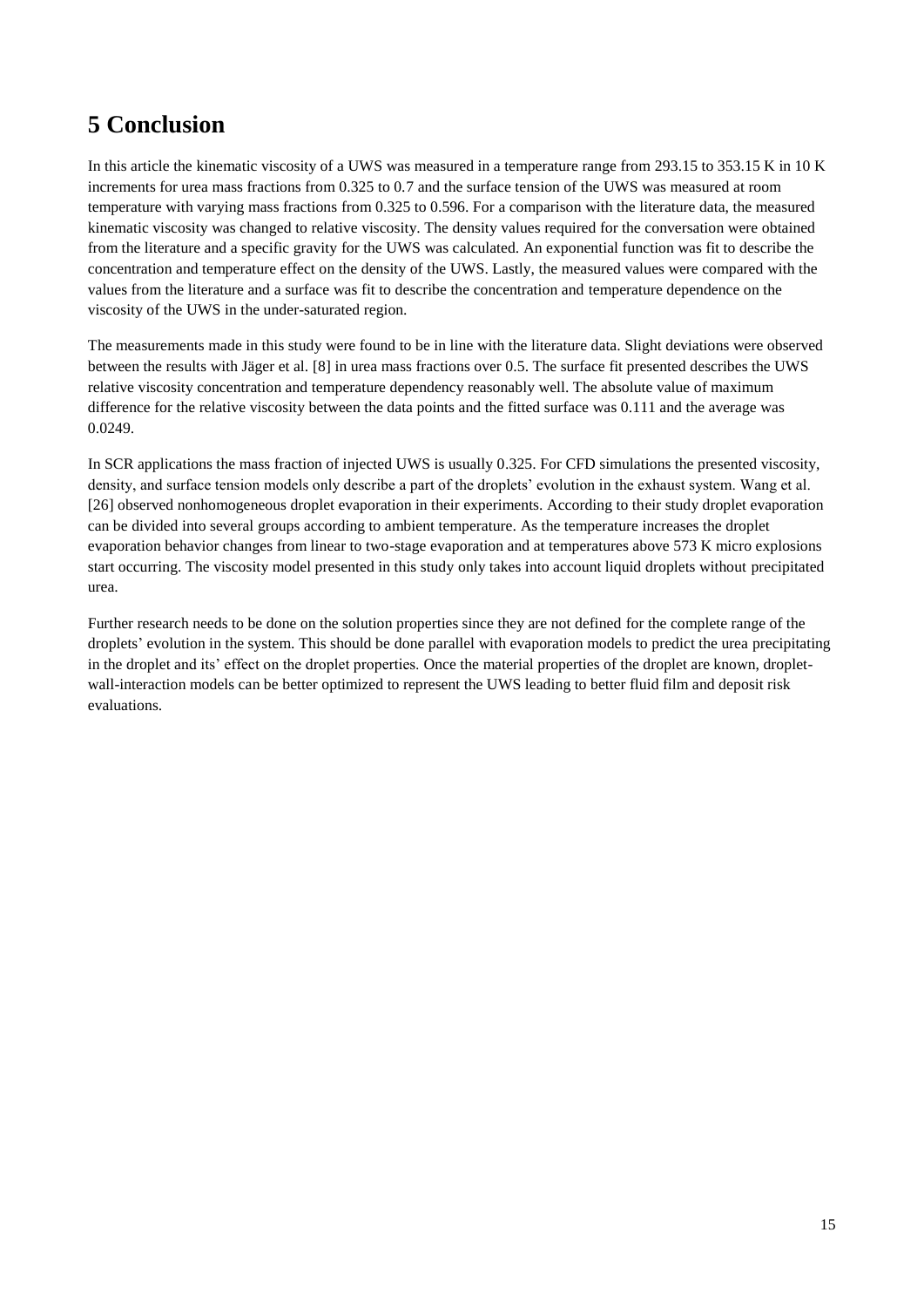### **References**

- 1. Koebel, M., Elsener, M. & Kleemann, M. 2000, "Urea-SCR: a promising technique to reduce NOx emissions from automotive diesel engines", Catalysis Today, vol. 59, no. 3, pp. 335-345.
- 2. Yarin, A.L. 2006, Drop impact dynamics: Splashing, spreading, receding, bouncing..
- 3. Smith, H., Lauer, T., Mayer, M. & Pierson, S. 2014, "Optical and Numerical Investigations on the Mechanisms of Deposit Formation in SCR Systems", *SAE International Journal of Fuels and Lubricants,* vol. 7, no. 2, pp. 525-542.
- 4. Chadwell, H. & Asnes, B. 1930, "THE VISCOSITIES OF SEVERAL AQUEOUS SOLUTIONS OF ORGANIC SUBSTANCES. II", *Journal of the American Chemical Society,* vol. 52, no. 9, pp. 3507-3518.
- 5. Kawahara K. & Tanford C. 1966, "Viscosity and density of aqueous solutions of urea and guanidine hydrochloride.", *Journal of Biological Chemistry,* vol. 241, no. 13, pp. 3228-3232.
- 6. Toryanik A.I. & Topalova E.M. 1986, "Effect of urea on the structure of water over a wide temperature range", Journal of Structural Chemistry, vol. 26, no. 5, pp. 830-832.
- 7. Jones, G. & Talley, S.K. 1933, "The viscosity of aqueous solutions as a function of the concentration", Journal of the American Chemical Society, vol. 55, no. 2, pp. 624-642.
- 8. Jäger, J., Nývlt, J., Horaček, S. & Gottfried, J. 1965, "Viskositäten von harnstofflösungen", Collection of Czechoslovak Chemical Communications, vol. 30, no. 6, pp. 2117-2121.
- 9. BASF, AdBlue Technical Leaflet, 2006, (http://www.gabriels.be/sites/gabriels/files/pdf/technische\_fiche\_adblue-\_engels.pdf) 30.12.2015
- 10. Perman, E.P. & Lovett, T. 1926, "Vapour pressure and heat of dilution of aqueous solutions", *Transactions of the Faraday Society,* vol. 22, pp. 1-19.
- 11. Birkhold, F., Meingast, U., Wassermann, P. & Deutschmann, O. 2006, "Analysis of the injection of ureawater-solution for automotive SCR DeNOx-systems: Modeling of two-phase flow and spray/wallinteraction", SAE Technical Papers, .
- 12. Ström, H., Lundström, A. & Andersson, B. 2009, "Choice of urea-spray models in CFD simulations of urea-SCR systems", Chemical Engineering Journal, vol. 150, no. 1, pp. 69-82.
- 13. LAUDA Operating instructions, iVisc, http://www.lauda.de/fileadmin/user\_upload/lauda/Documents/Betriebsanleitungen/Englisch/YAME0023\_iVi sc\_09-09-28\_fs.pdf, 10.12.2015 (PDF)
- 14. Cannon M.R., Manning R.E. & Bell J.D. 1960, "Viscosity measurement: The kinetic energy correction and a new viscometer", *Analytical Chemistry,* vol. 32, no. 3, pp. 355-358.
- 15. Babkina T.S. & Kuznetsov A.V. 2010, "Phase equilibria in binary subsystems of urea-biuret-water system", Journal of Thermal Analysis and Calorimetry, vol. 101, no. 1, pp. 33-40.
- 16. Speyers, C. 1902, "Solubilities of some carbon compounds and densities of their solutions", American Journal of Science, , no. 82, pp. 293-302.
- 17. Pinck L.A. & Kelly M.A. 1925, "The solubility of urea in water", Journal of the American Chemical Society, vol. 47, no. 8, pp. 2170-2172.